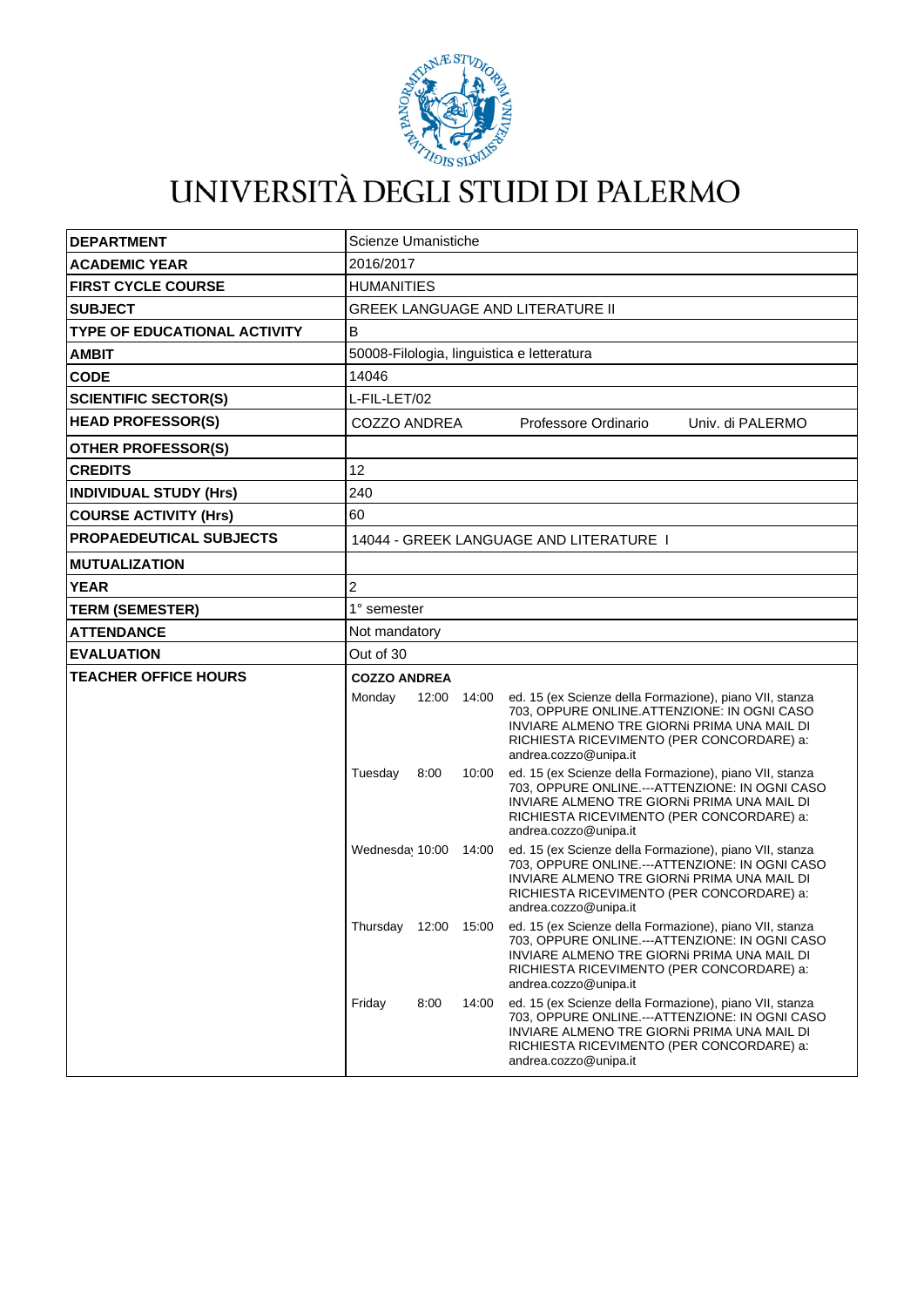## **DOCENTE:** Prof. ANDREA COZZO

 $\mathbf{r}$ 

| <b>PREREQUISITES</b>          | Knowledge of the Greek ancient language and grammar, basic elements of<br>philology and history of the tradition of texts, some meters (hexameter, elegiac<br>couplet, iambic trimeter), as well as of the main figures of speech.                                                                                                                                                                                                                                                                                                                                                                                                                                                                                                                                                                                                                                                                                                                                                                                                                                                                                                                                                                                                                                                                                                                                                                                                                                                                                                                                                                                                                                                                                                          |  |  |
|-------------------------------|---------------------------------------------------------------------------------------------------------------------------------------------------------------------------------------------------------------------------------------------------------------------------------------------------------------------------------------------------------------------------------------------------------------------------------------------------------------------------------------------------------------------------------------------------------------------------------------------------------------------------------------------------------------------------------------------------------------------------------------------------------------------------------------------------------------------------------------------------------------------------------------------------------------------------------------------------------------------------------------------------------------------------------------------------------------------------------------------------------------------------------------------------------------------------------------------------------------------------------------------------------------------------------------------------------------------------------------------------------------------------------------------------------------------------------------------------------------------------------------------------------------------------------------------------------------------------------------------------------------------------------------------------------------------------------------------------------------------------------------------|--|--|
| <b>LEARNING OUTCOMES</b>      | Knowledge and ability to understand: deep knowledge of the ancient Greek<br>language, in its morphology and syntax, and in the sociological dimension of<br>its vocabulary. Knowledge of the main historical and cultural phenomena that<br>are related<br>to the Greek texts ranging from 323 BC to 529 A.D. and understanding of the<br>relationship which exists between any theory and the world in which the theory<br>itself developed. Knowledge of the main tools of investigation for research on<br>the ancient Greek textual world.<br>Capacity to apply knowledge and understanding: Capacity to recognize the<br>morphological and syntactic structures of the Greek language and to translate<br>ancient Greek texts. Capacity to place with arguments the information gained<br>about the ancient world in general, and in particular the Greek texts, in their<br>political and<br>cultural horizon.<br>Autonomous judgment: Awareness of the differences between the various<br>interpretations of historical and cultural phenomena of the period which has<br>been studied and ability to organize the new as a function of one's own<br>transparent, explicit and dialoguing 'view of the world'.<br>Communication skills: ability to express orally the discipline issues in a clear and<br>orderly manner, with attention to problem complexity, to both specialist and non-<br>specialist audiences.<br>Learning capability: criticism and self-criticism. Capability, awareness of inherent<br>planning in general, in every problem setting (problem making), as well as in the<br>proposed solution (problem solving), in order to be able to also undertake further<br>studies with a larger degree of autonomy. |  |  |
| <b>ASSESSMENT METHODS</b>     | oral exam.<br>a) Excellent knowledge of the subjects, excellent mastery of language, good<br>analytical capability, the student is able to apply knowledge to solve the<br>proposed<br>problems: 30-30 cum laude.<br>b) Good mastery of the subjects, full mastery of language, the student is able<br>to apply knowledge to solve the proposed problems: 26-29.<br>c) Basic knowledge of the main subjects, fair mastery of language, with limited<br>ability to apply independently the knowledge to the solution of the proposed<br>problems: 24-25.<br>d) the student does not have full mastery of the main subjects but he has the<br>knowledge, satisfactory properties of language, lack of capacity to apply<br>independently the acquired knowledge: 21-23.<br>e) minimum basic knowledge of the main subjects and of the technical<br>language, very little or no ability to apply independently the acquired knowledge:<br>18-20.<br>f) the student does not have an acceptable knowledge of the subjects:<br>insufficient.                                                                                                                                                                                                                                                                                                                                                                                                                                                                                                                                                                                                                                                                                                     |  |  |
| <b>EDUCATIONAL OBJECTIVES</b> | The course aims to provide a clear depiction of the socio-cultural history of<br>the ancient Greek 'literature' from 323 BC to 529 A.D., and to show how the<br>ancient<br>texts can be read with respect to their historicity, 'other' in relation to ours and,<br>together,<br>within a cultural policy project. For this purpose, it will be conducted an analysis<br>of some texts on a specific object, which will be supplied in photocopy.                                                                                                                                                                                                                                                                                                                                                                                                                                                                                                                                                                                                                                                                                                                                                                                                                                                                                                                                                                                                                                                                                                                                                                                                                                                                                           |  |  |
| <b>TEACHING METHODS</b>       | Lectures                                                                                                                                                                                                                                                                                                                                                                                                                                                                                                                                                                                                                                                                                                                                                                                                                                                                                                                                                                                                                                                                                                                                                                                                                                                                                                                                                                                                                                                                                                                                                                                                                                                                                                                                    |  |  |
| <b>SUGGESTED BIBLIOGRAPHY</b> | Letture di un'opera a scelta di ciascuno dei seguenti autori e 'generi': Menandro,<br>Callimaco, Teocrito, Polibio (libro I), Diodoro Siculo (libro I), Dionigi di<br>Alicarnasso, Plutarco, Dione di Prusa, Giuseppe Flavio, Romanzo (uno),<br>Luciano, Pausania (un libro), Marco Aurelio,<br>Sesto Empirico, Filostrato (un libro di un'opera), Eliano (un libro di un'opera),<br>Diogene Laerzio (un libro), Giuliano l'Apostata, Temistio, Basilio di Cesarea,<br>Nonno di Panopoli (un canto)<br>$\sim$                                                                                                                                                                                                                                                                                                                                                                                                                                                                                                                                                                                                                                                                                                                                                                                                                                                                                                                                                                                                                                                                                                                                                                                                                               |  |  |

## **SYLLABUS**

 $\mathcal{L}^{\text{max}}_{\text{max}}$ 

┑

| <b>Hrs</b> | <b>Frontal teaching</b>                                                                                                   |
|------------|---------------------------------------------------------------------------------------------------------------------------|
|            | Presentation of the programme. Entry test. Periodization of Greek literature.                                             |
|            | The Hellenistic and Imperial geography from Alexander the Great to Rome. The notion of 'literature' in ancient<br>'Greek. |